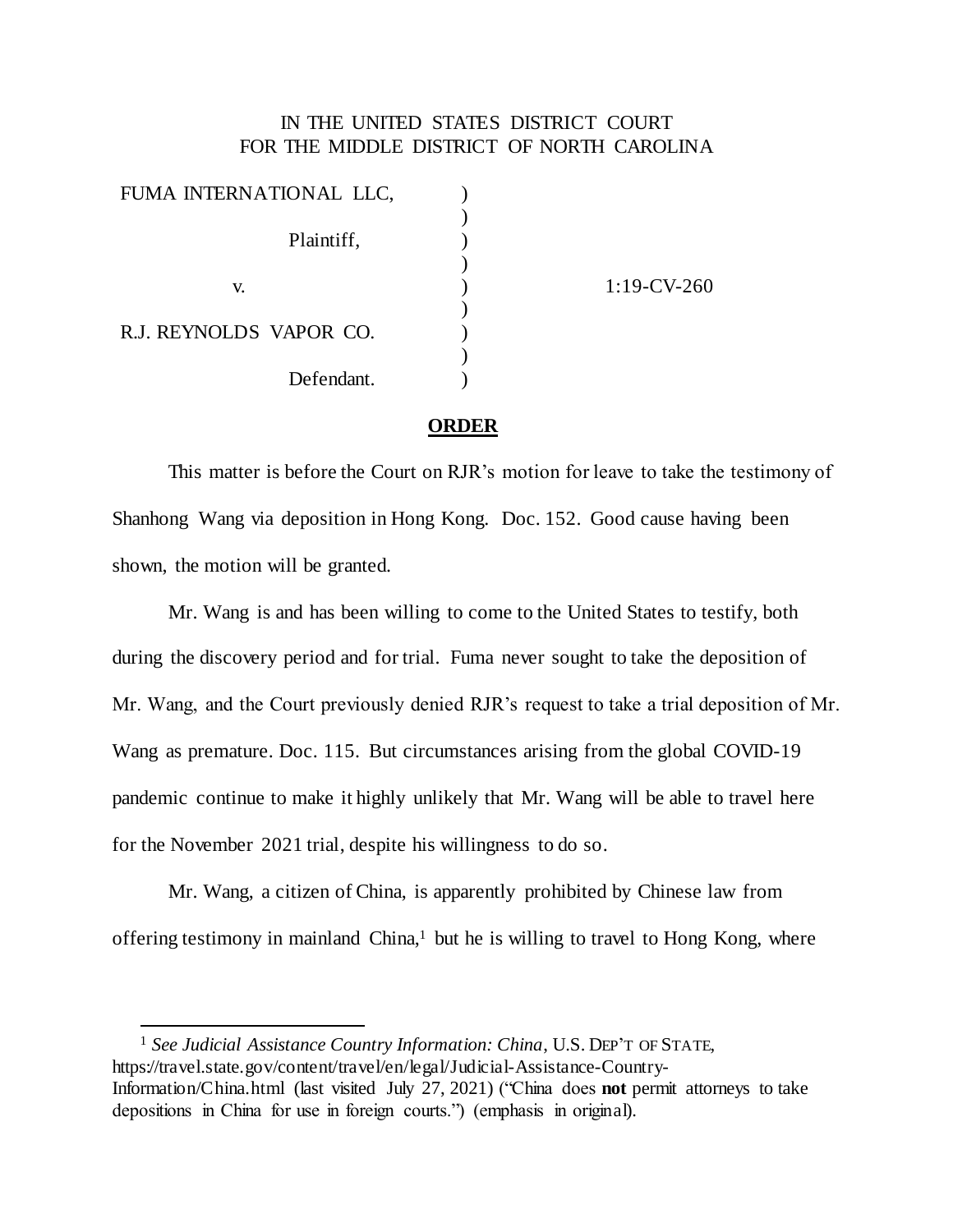his testimony can be given. RJR expects that Mr. Wang will be able to travel to Hong Kong in September for this purpose. Use of videoconference technology for the taking of depositions has become commonplace during the pandemic, and it works well and generally smoothly.

Federal Rule of Civil Procedure 28(b) allows depositions to be taken in a foreign country in multiple ways. Fed. R. Civ. P. 28(b). As is relevant here, Mr. Wang's deposition can go forward on notice before a person authorized to administer oaths under Hong Kong law or before a person commissioned by the Court to administer the oath. Fed. R. Civ. P.  $28(b)(1)(C)$ –(D). While either is practical and both are appropriate, it seems simplest for the court reporter taking his testimony to administer the oath.

Fuma cites no authority in support of its argument that the Hague Convention is the only avenue for depositions to be taken abroad, and the Court concludes that a deposition pursuant to Rule 28(b) is appropriate. Fuma's argument that RJR has been dilatory is belied by the record and Fuma's other arguments are better raised after the deposition, if its fears materialize. If there are reasons any particular testimony or all of Mr. Wang's testimony should be excluded, that is better evaluated in the context of the witness's actual answers, not hypothetically. RJR is reminded of its continuing duty to timely supplement discovery responses. *See* Doc. 166 at 10 n.4.

For good cause shown, it is **ORDERED** that:

- 1. The motion, Doc. 152, is **GRANTED.**
- 2. RJR may take the deposition of Shanhong Wang in September via videoconference technology, with the witness appearing from Hong Kong,

2